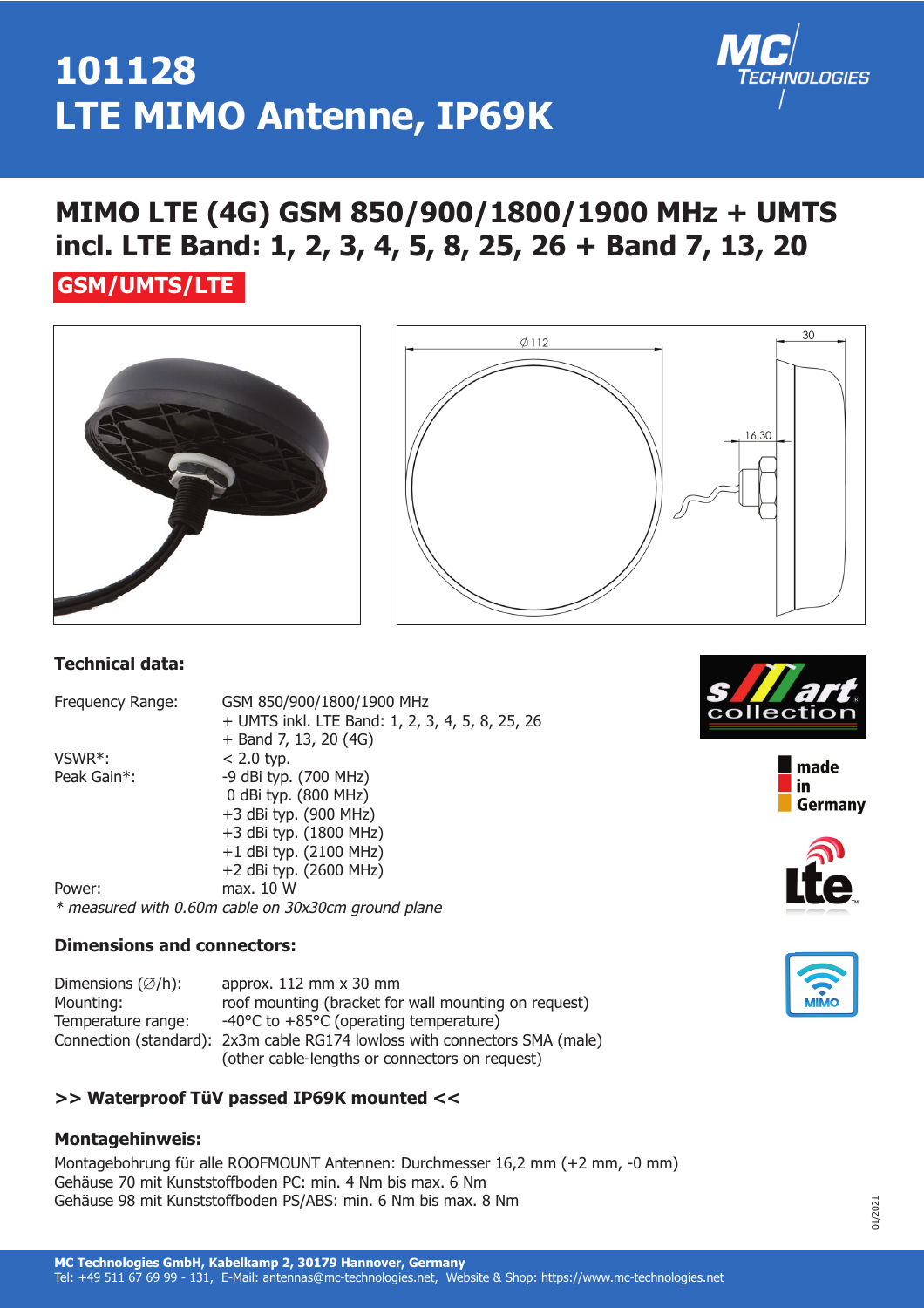# **101128 LTE MIMO Antenne, IP69K**



#### **Radiation diagram**





GSM<sub>2</sub>









 $-824$  $-926$